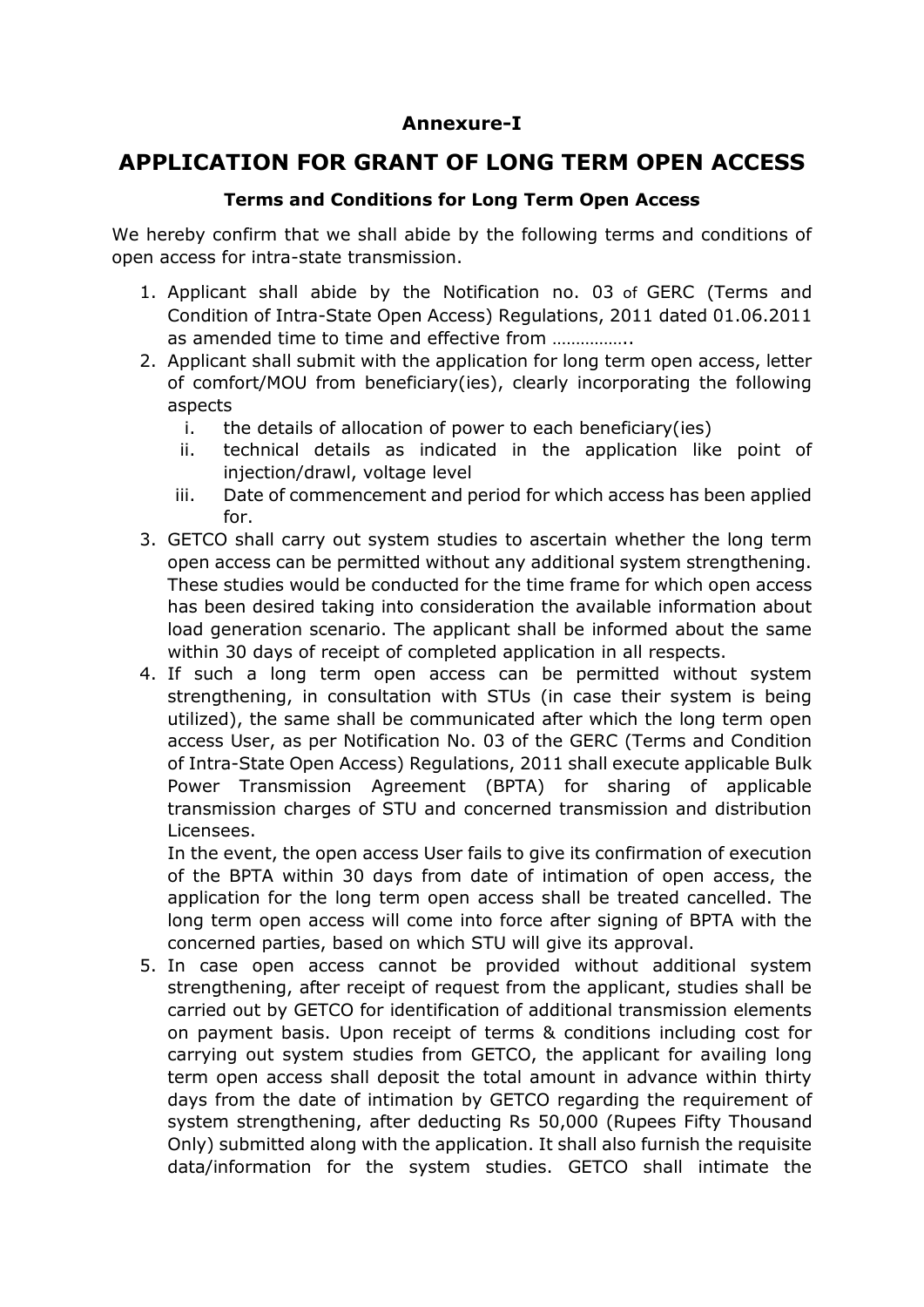additional transmission elements within 90 days from the receipt of total amount or date of receipt of requisite data/information for system studies, whichever is later.

- 6. As per the terms of aforesaid GERC regulations, GETCO shall carry out the system studies to identify the additional transmission system required for long term open access but shall not be bound to construct the required augmentation/strengthening of transmission that may be required for the said identified additional transmission capacity.
- 7. GETCO shall endeavour to evolve most optimal transmission system keeping in view the existing and envisaged transmission system in the relevant time frame based upon the available information of the power system. As the power system is dynamic, the load - generation scenario of the power system may change from time to time. The long term open access User shall have to, within 30 days of communication of study results, give confirmation for evolved transmission system. Further, within 90 days from the confirmation of the evolved transmission system, the applicant shall make arrangements for implementation of the same including signing of BTPA for paying transmission charges of STU for dedicated transmission system and also for sharing of the applicable transmission charges of the concerned Transmission and Distribution licensees, as per the GERC Notifications. The applicant shall submit a copy of such agreement(s) to GETCO within 15 days from date of signing. While communicating the confirmation of evolved transmission system, the applicant may request GETCO to implement the same for which GETCO shall convey their consent and their terms & conditions within 60 days from the date of receipt of such request required to be revalidated before STU implements the system.
- 8. In case, applicant fail to give such confirmation or make necessary arrangements for implementation of identified transmission elements including signing of Bulk Power Transmission Agreement within the stipulated time, the studies shall be treated as null & void and fresh application shall require to be made for the system studies which inter-alia would take into considerations development that has taken place in the intervening period.
- 9. Applicant confirm that, the long term open access shall be effective from the date from which the open access has been permitted or the date on which the system strengthening identified through studies is in place, whichever is later, provided Bulk Power Transmission Agreement has been executed with STU and other transmission and distribution licensees.
- 10.Applicant shall comply with the provisions of Indian Electricity Grid Code & Gujarat Grid Code in force from time to time.
- 11.Applicant undertakes to provide reliable and efficient speech and data communication system to facilitate necessary communication & data exchange, and supervision/control of the grid by SLDC following the technical specification and implementation protocol (as per attachment given on the GETCO web-site) requirement pertaining to the specific region(s) where access is being sought.
- 12.Applicant shall indemnify GETCO for any loss or damage arising as a consequence out of the study conducted by them.